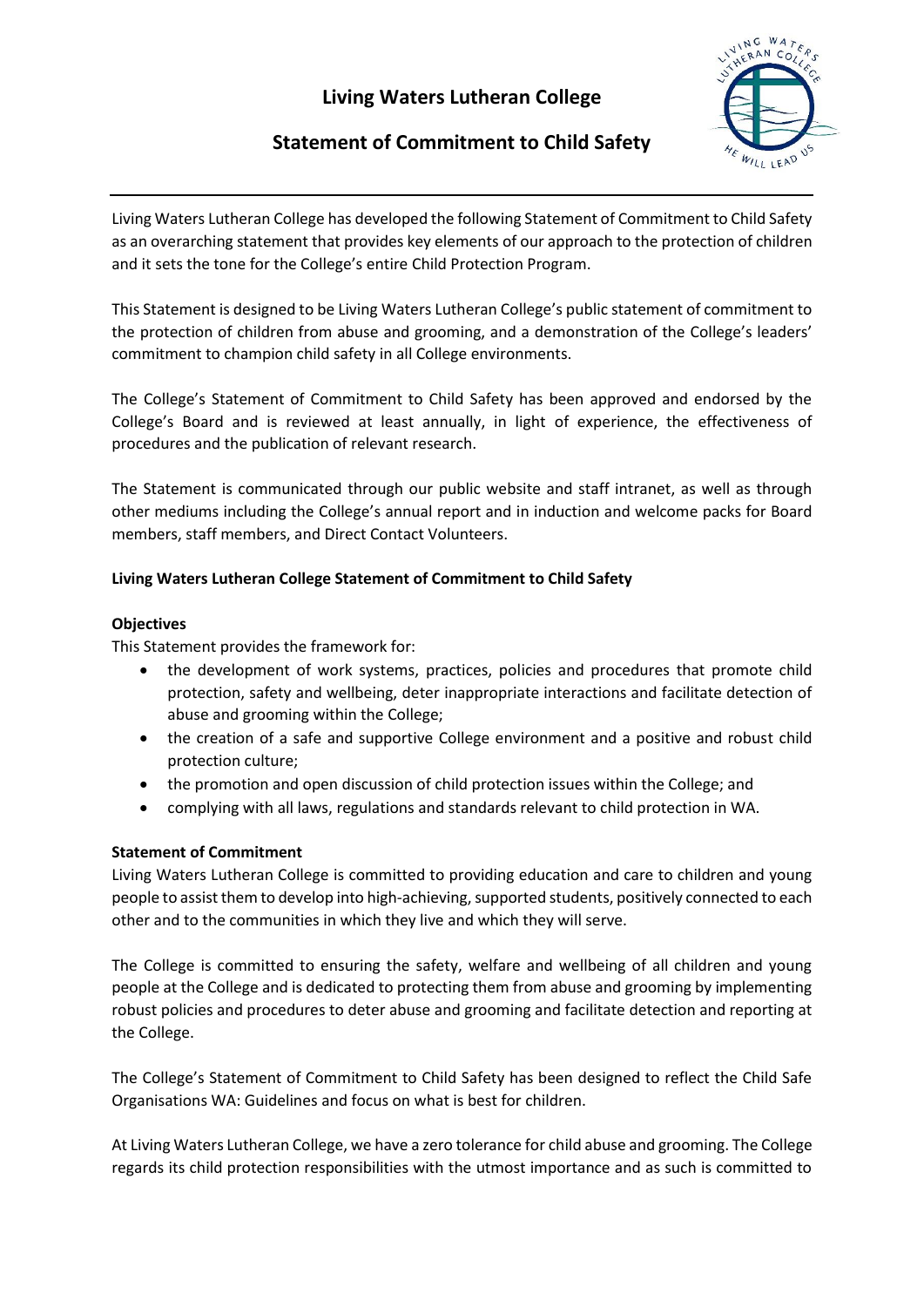providing the necessary resources to ensure compliance with all relevant child protection laws and regulations and to maintain safe and supportive College physical and online environments for all children and young people.

#### **Child-Safe Values & Principles**

The following child-safe values and principles guide the College's commitment to child safety and form the basis for all child protection policies and procedures at the College.

- 1. All children have the right to be safe.
- 2. The welfare and best interests of the child are paramount.
- 3. The views of the child and their privacy must be respected.
- 4. Clear expectations for appropriate behaviour with children are established in our Child Safety Code of Conduct and Staff and Student Professional Boundaries policy.
- 5. The safety of children is dependent upon the existence of a child-safe culture.
- 6. Child safety awareness is promoted and openly discussed within our College community.
- 7. Procedures are in place to screen all staff Direct Contact Volunteers, Third Party Contractors and External Education Providers who have direct contact with children.
- 8. Child safety and protection is everyone's responsibility.
- 9. Child protection training is mandatory for all Board members, staff members and Direct Contact Volunteers.
- 10. Procedures for responding to alleged or suspected incidents of child abuse and grooming are simple and accessible for all members of the College community.
- 11. Procedures are in place to ensure all College premises are designed to ensure the safety of children.

#### **Standards of Behaviour**

The College demands the highest standards of behaviour for all stakeholders interacting with children and young people in our College environments. Our Child Safety Code of Conduct clearly outlines expected standards of behaviour and the consequences if stakeholders fail to meet the College's expectations.

#### **Responsibilities**

#### **The College acknowledges that child protection is everyone's responsibility.**

At Living Waters Lutheran College all members of the Board, staff members, Direct and Indirect Volunteers, Third Party Contractors and External Education Providers have a shared responsibility for contributing to the safety and protection of children.

#### **Reporting Child Protection Concerns**

Living Waters Lutheran College's Child Protection Program provides detailed guidance for all members of the College community as to how to identify key risk indicators of child abuse and grooming and how to report child protection concerns to the Principal. It also contains detailed procedures with respect to the reporting of child abuse and grooming incidents to relevant external authorities.

Staff, Third Party Contractors, External Education Providers, Volunteers, students, parents/guardians and other community members who have concerns that a child may be subject to abuse or grooming are asked to contact the College's Senior Child Protection Officer, Francois Pienaar by emailing [fpienaar@livingwaters.wa.edu.au](mailto:fpienaar@livingwaters.wa.edu.au)